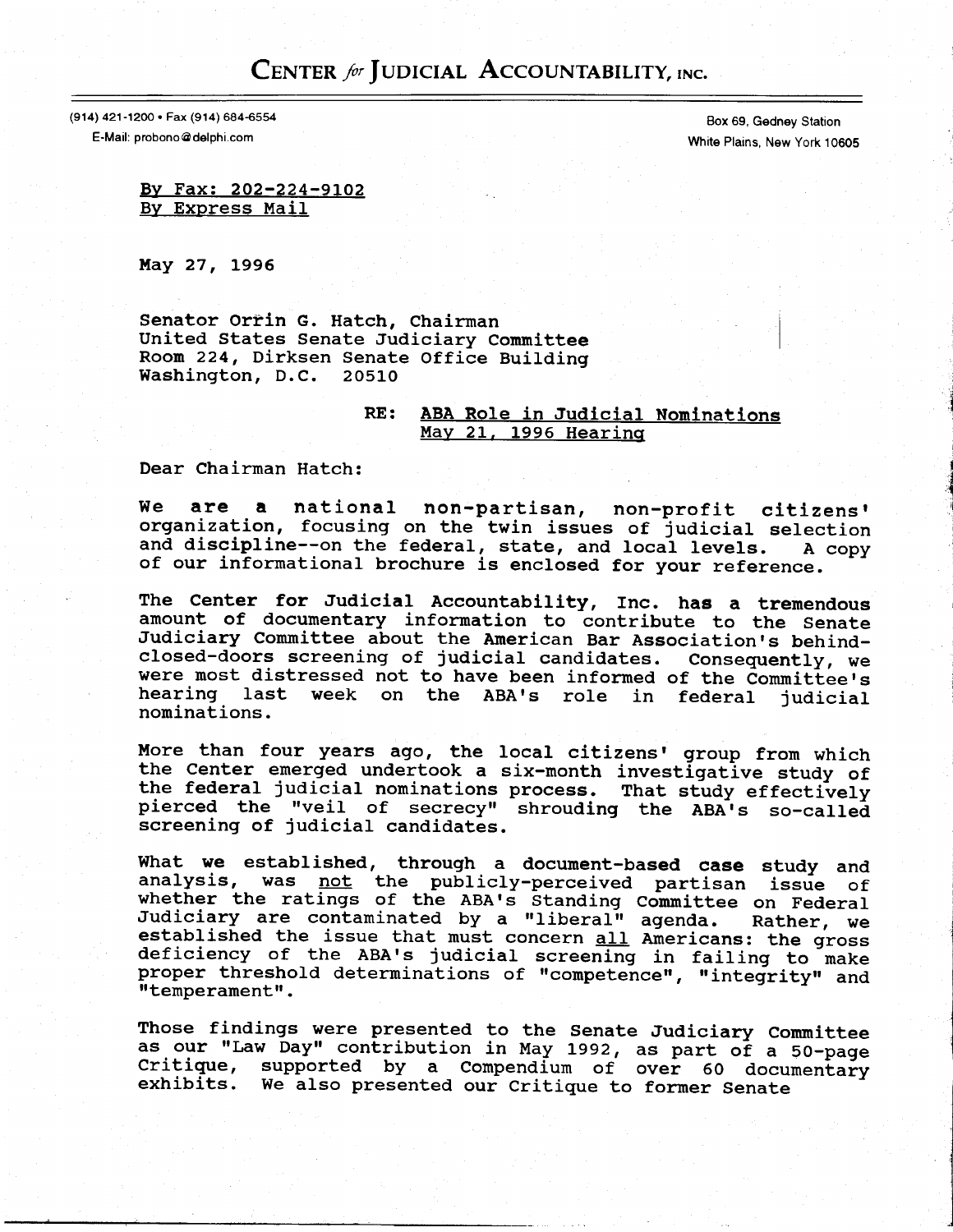## Senate Judiciary Committee Page Two May 27, 1996

Majority Leader Mitchell, under a May 18, 1992 coverletter that was sent to every member of the Senate Judiciary Committee. A copy of that coverletter, calling for a moratorium of all judicial nominations, pending official investigation of the deficient judicial screening process, is enclosed, as is a copy of the Critigue and Compendium.

AIso enclosed is a copy of our Letter to the Editor about the ABA's insupportable ratings, which was published in the July 17, 1992 New York Times under the title "Untrustworthy Ratings?".

Ironically, the ABA member who was most directly responsible for the incompetent investigation of the judicial nominee, who was the subject of our case study, was Willian WiIIis, ESg., then the Second Circuit representative on the ABA's Standing Committee on Federal Judiciary. Immediately thereafter, Mr. WilIis became its Mr. Willis testified at last week's Senate Judiciary Committee hearing.

Following submission of our Critique, we engaged in a voluminous correspondence with the Senate Judiciary Conmittee and the ABA- among others. Copies of our letters to the ABA were all sent to the Senate Judiciary Committee and have been collected in a compendium. It, as well as two other Compendia, one collecting correspondence with the Senate Judiciary Conmittee and senate Ieadership, the other with the Association of the Bar of the City of New York and Federal Bar Council, are also enclosed.

The file of our ABA correspondence--spanning to November 1993- dispositively shows that the ABA turned its back on its ethical and professional duty to take corrective steps. In the face of our documented showing of deficiencies of the Standing documented showing of deficiencies of the Standing Committee's judicial screening, the ABA refused to retract its indefensible rating or to address the deficiencies of its screening process.

Such unassailable proof leaves no doubt but that the ABA is wholly unworthy of the public trust--and of the trust of its elected officials who nominate and confirm our life-time federal court judges largely based on its bare-bones ratings.

The Center's more recent contacts with the ABA's Standing Committee on Federal Judiciary, this year and last, show this<br>even more glaringly. Such contacts have related to its Such contacts have related to its screening of a judicial candidate--thereafter nominated by They reveal that the problem with the ABA goes beyond incompetent screening. The problem is that the ABA is knowingly and deliberately screening out information adverse to the judicial candidate whose qualifications it purports to review.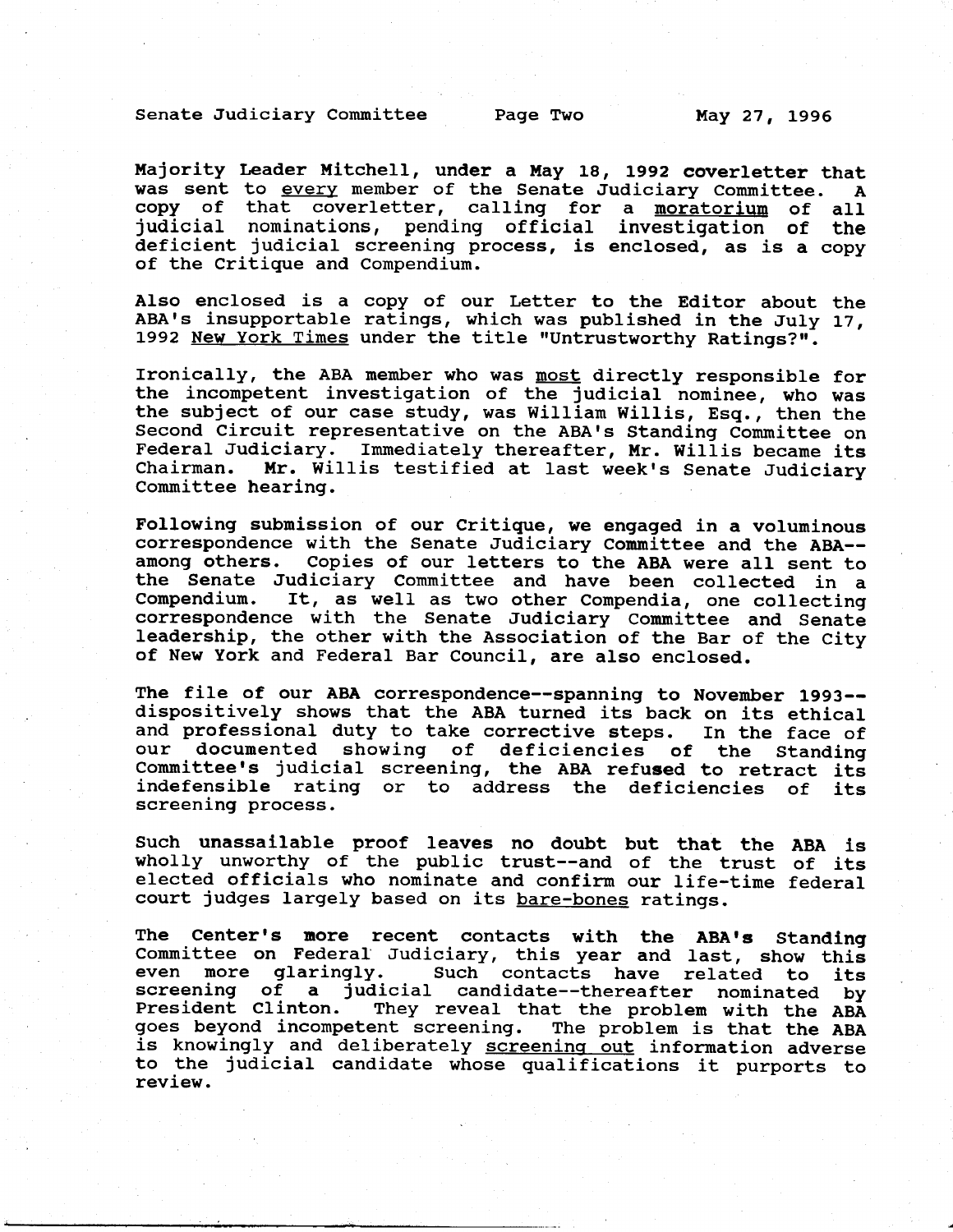Senate Judiciary Committee Page Three May 27, 1996

So that there is no mistaking how serious this most recent matter is, we enclose a copy of our October 31, 1995 letter to the Second Circuit representative of the ABA's Standing Committee on Federal Judiciary. That letter, accompanied by supporting documentation, established how New York State Supreme Couri justice Lawrence E. Kahn, whose gualifications the Standing Committee was then reviewing for a district court judgeship in the Northern District of New York, had used his judicial office to advance himself politically. Specifically, we showed tha Justice Kahn had perverted <u>elementary</u> legal standards and falsified the factual record to "dump" a public interest Election Law case which challenged the manipulation of judicial nominations in New York State by the two major political parties.

How did the ABA Standing Committee respond to our meticulous presentation documenting the unfitness of Justice Kahn? we heard nothing from it at all. Finally, after more than two months, in January of this year, we telephoned the office of the Standing Committee's Second Circuit representative. The secretary there told us that she was just about to call us to inquire whether we wanted our materials back. We responded that indeed we did--if the Standing Committee were through with them.

The materials reached us the following day--in the very same box in which we had hand-detivered them to the second Circuit representative two nonths earlier and, seemingly, in the very same condition. The materials appeared to have been "untouched by human hands". No coverletter accompanied the return--not even a note of thanks for the clearly herculean effort represented by our comprehensive, completely pro bono submission to the Standing Committee.

We would note that the next month, in February, at the ABA's midyear convention in Baltimore--at which it held two programs on the federal judicial screening and confirmation process--we tried to speak to the Standing Committee's current Chair, Carolyn Lamm, about how there had been no follow-up by the Second Circuit representative to our October 31, 1996 letter--a copy of which we<br>had sent to her. Ms. Lamm's response was arrogant and abusive. Ms. Lamm's response was arrogant and abusive. She was uninterested in hearing what we had to say about how the<br>Second Circuit representative had handled the review. And she Second Circuit representative had handled the review. was not ashamed when we told her that the materials had been returned to us without even so much as a note of thanks. Indeed, her position was that our civic contribution was not entitled to any expression of thanks by the ABA.

Just over two months later, in April of this year, President Clinton nominated Justice Kahn to the district court for the Northern District of New York. It more likely than not that such nomination did not follow upon an ABA rating of "not qualified".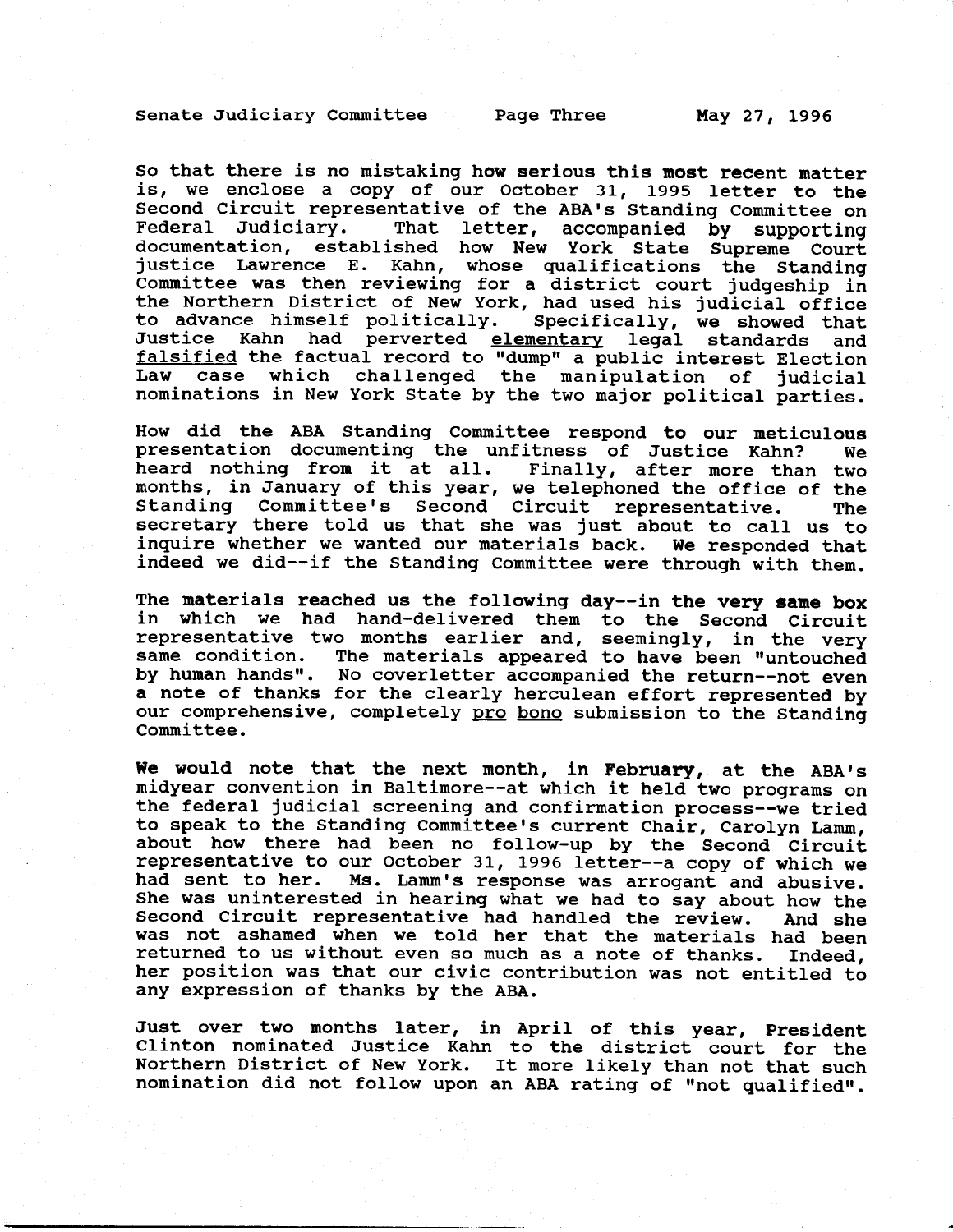Senate Judiciary Committee Page Four Yuay 27, 1996

Indeed, we believe that had the ABA Standing Committee been inclined to "stick out its neck" by rating Justice Kahn "not qualified", it would have been sure to contact us for further information about our negative experience with him.

We understand that following Justice Kahn's nomination, his ABA rating was transmitted to the Senate Judiciary Committee. Your staff has told us that the Committee's policy is not to make that rating publicly available until the confirmation hearing This is a departure from our experience four years ago, when we Committee relative to President Bush's judicial nominee that we were able to obtain that information from the Senate Judiciary were studying.

By letter dated April 26, 1996, a copy of which we enclose, we requested that the Senate Judiciary Committee staff confirm such policy, inform us how long it has been in effect, and explain

"the reason the ABA's rating--upon which the<br>President of the United States relies in<br>making his nomination--is not made publicly available once the nomination is announced."

We believe it would be most fitting for you, as Chairman of the Senate Judiciary Committee, to respond to such inquiry. By this letter, we further request that the Committee reconsider such policy and, specifically, that J

We would note that we have tried to obtain Justice Kahn's ABA<br>rating from the ABA. Irene Emsellem, the ABA liaison to the<br>Standing Committee, told me last week that the ABA only makes the<br>rating public after the nomination Standing Committee, told me last week that the ABA only makes the refused to explain why the nomination is not considered public<br>when it is announced by the President.

We have also tried to obtain Justice Kahn's ABA rating from the<br>U.S. Justice Department. I spoke with Eleanor D. Acheson, the<br>Assistant Attorney General in charge of these matters, as well as<br>with her assistant, Joseph The

Copies of this letter are being sent to the other members of the Senate Judiciary Committee. Based upon what is herein set forth, benate budicialy committee. Based upon what is herein set forth<br>We expect you will want to afford us an opportunity t personally present the within documentary proof--which we would<br>have presented at the hearing--as to how the ABA fails the<br>public, which is utterly disserved and endangered by its behind-<br>closed-doors role in the judicial